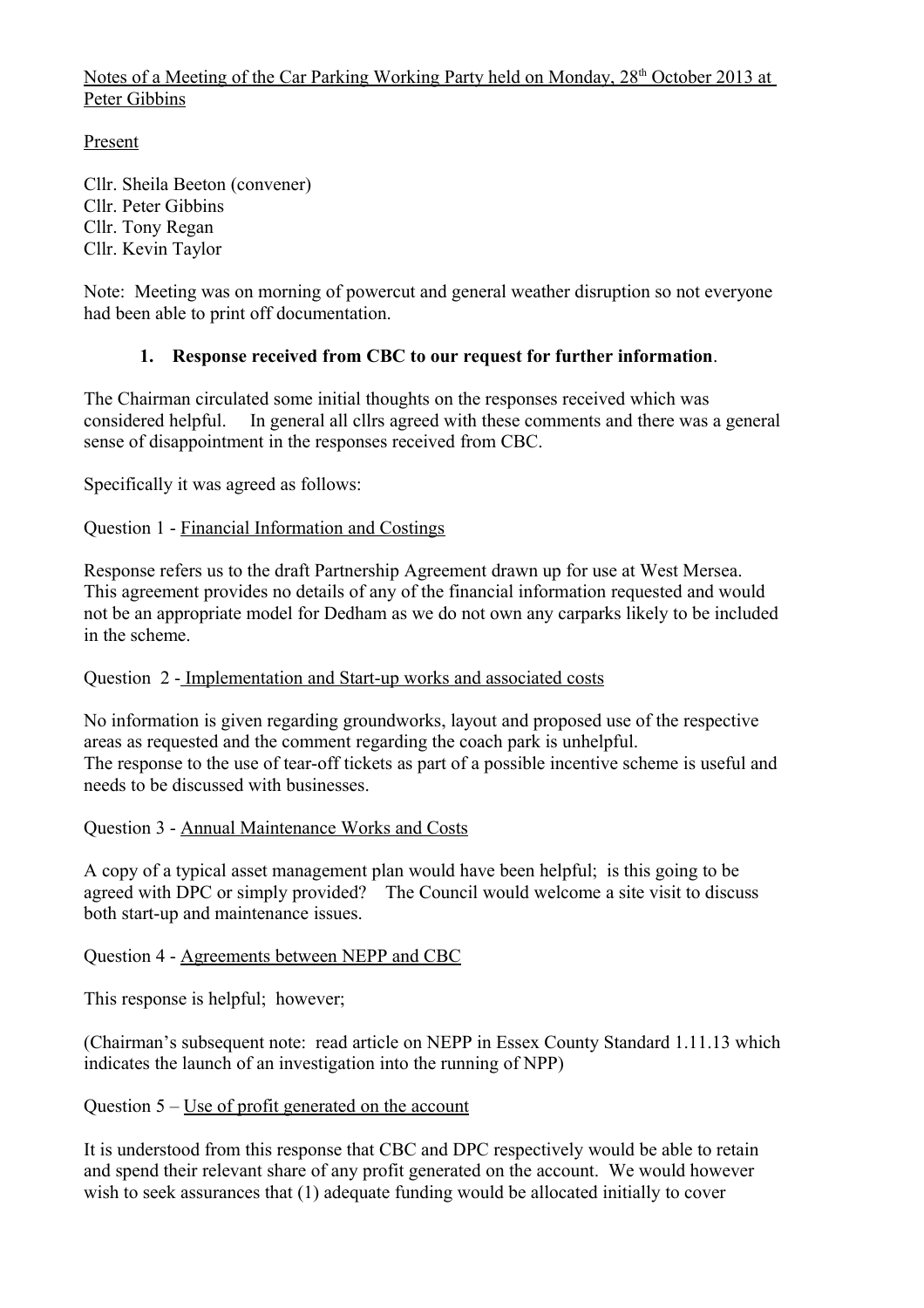necessary improvements and (2) that given the importance to Dedham of its ANOB status, our car parks will be maintained at a level above that of CBC's statutory obligations.

Question 6 – Initiative to provide public toilet facilities in the Mill Lane Car park

The referral of this issue to Community Services does not sound optimistic.

### Question 7 – Collaboration with Suffolk Authorities

We should follow this up to establish views from the suggested consultation.

#### Summary

As reported earlier the Working Party were disappointed with the overall tenor of response which we believe did not suggest the existence of an adequate business plan for this project.

Action: Chairman to provide update to full council at November's Meeting and subsequent feedback to CBC.

#### **2. To consider the output from the Weekday and Weekend Surveys (circulated report)**

The report\* was considered a helpful summary of the numbers and use of our carparks during the crucial summer holiday period.

#### Summary

The vast majority of visitors to the main (Mill Lane) car park in Dedham are visitors from outside the village.

Most visitors are willing to pay a small sum to help maintain the car park but would want any profit generated to be received by the Village.

Whilst visitors want the environment to be well managed and maintained they do not wish to see major change. Most people like the rural nature of the car park and do not particularly wish to see any additional facilities.

There is a major issue of car park capacity. The coach park is clearly under-utilised and the restriction of car parking in this area is completely ignored. There is lack of definition for the green space between the main car park and coach park.

#### **3. To consider next steps regarding liaison with local businesses**

There appeared to be some conflict between the survey evidence of business car parking in Mill Lane and that expressed informally at the Special Meeting or in subsequent discussion/correspondence.

The Working Party considered the issues of principle relating to permits. It was noted that apart from any free time given for parking, both residents and visitors would be required to pay for additional time. It was not therefore considered unreasonable for businesses/workers to pay for permits and the figure of £50 suggested by CBC was not considered to be excessive. It was however acknowledged that appropriate concessions should be given for part-time/occasional employees and that a scheme needed to be devised.